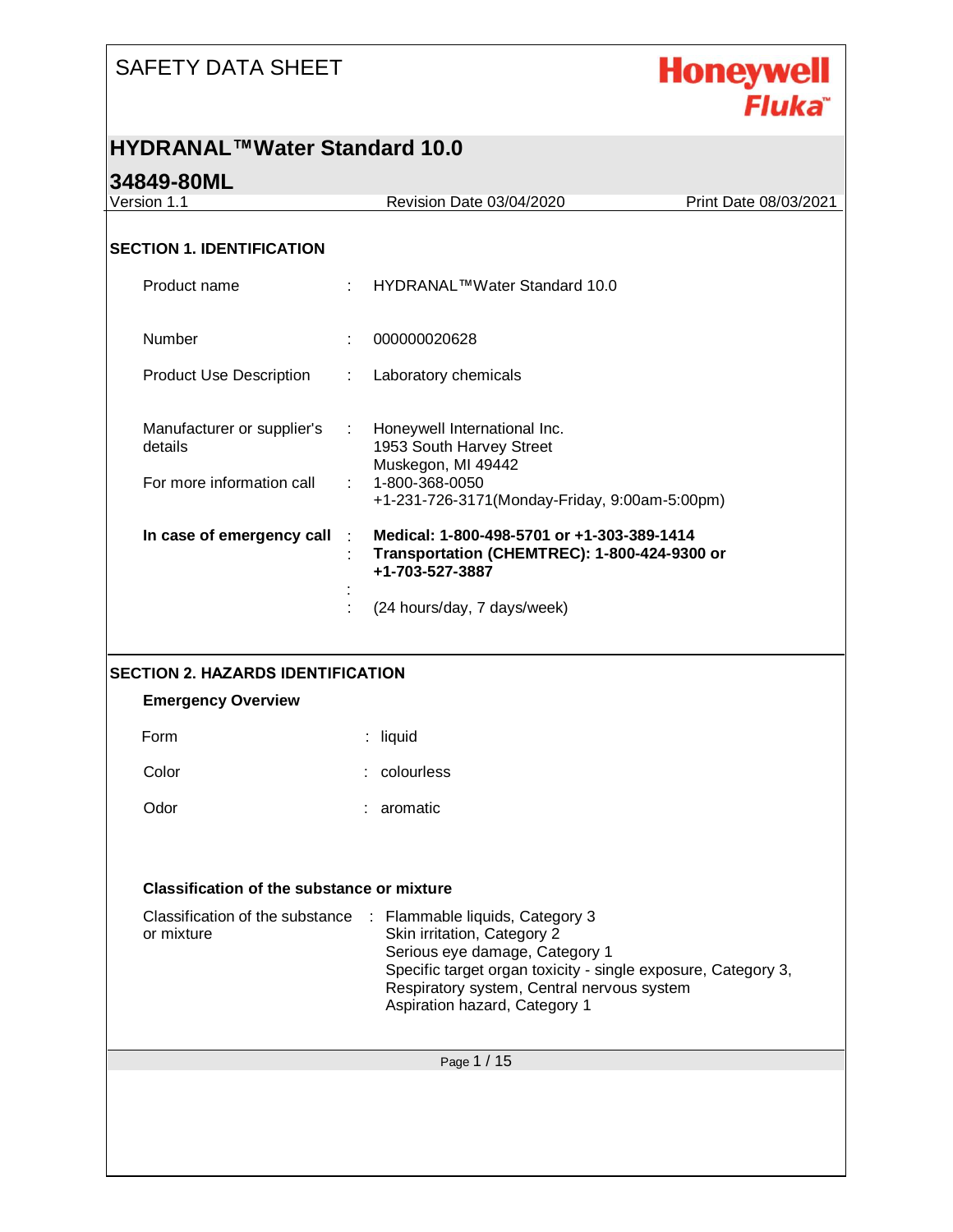

#### **HYDRANAL™Water Standard 10.0**

#### **34849-80ML**

Page 2 / 15 Version 1.1 Revision Date 03/04/2020 Print Date 08/03/2021 **GHS Label elements, including precautionary statements** Symbol(s) : Signal word : Danger Hazard statements : Flammable liquid and vapour. May be fatal if swallowed and enters airways. Causes skin irritation. Causes serious eye damage. May cause respiratory irritation. May cause drowsiness or dizziness. Precautionary statements : **Prevention:**  Keep away from heat/ sparks/ open flames/ hot surfaces. No smoking. Keep container tightly closed. Ground/bond container and receiving equipment. Use explosion-proof electrical/ ventilating/ lighting equipment. Use only non-sparking tools. Take precautionary measures against static discharge. Avoid breathing dust/ fume/ gas/ mist/ vapours/ spray. Wash skin thoroughly after handling. Use only outdoors or in a well-ventilated area. Wear protective gloves/protective clothing/eye protection/face protection. **Response:**  IF SWALLOWED: Immediately call a POISON CENTER/ doctor. IF ON SKIN (or hair): Remove/ Take off immediately all contaminated clothing. Rinse skin with water/ shower. IF INHALED: Remove victim to fresh air and keep at rest in a position comfortable for breathing. IF IN EYES: Rinse cautiously with water for several minutes. Remove contact lenses, if present and easy to do. Continue rinsing. Immediately call a POISON CENTER/ doctor. Do NOT induce vomiting. If skin irritation occurs: Get medical advice/ attention. Take off contaminated clothing and wash before reuse. In case of fire: Use dry sand, dry chemical or alcohol-resistant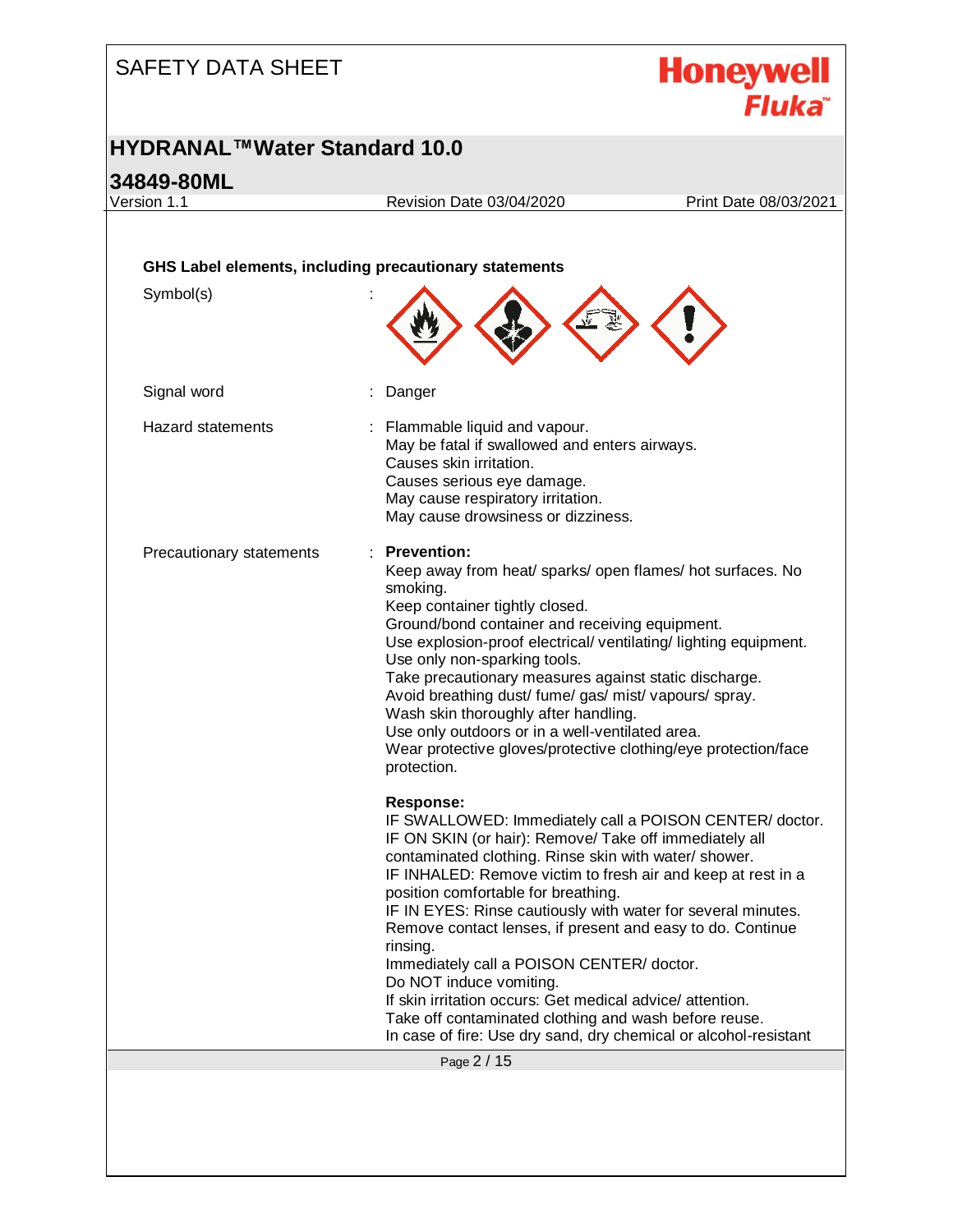

#### **HYDRANAL™Water Standard 10.0**

# **34849-80ML** Page 3 / 15 Version 1.1 Revision Date 03/04/2020 Print Date 08/03/2021 foam for extinction. **Storage:**  Store in a well-ventilated place. Keep container tightly closed. Keep cool. Store locked up. **Disposal:**  Dispose of contents/ container to an approved waste disposal plant. **Carcinogenicity** No component of this product present at levels greater than or equal to 0.1% is identified as a known or anticipated carcinogen by NTP, IARC, or OSHA. **SECTION 3. COMPOSITION/INFORMATION ON INGREDIENTS** Chemical nature : Mixture Chemical name CAS-No. Concentration Propylene carbonate 108-32-7 >=50.00 - <70.00 % o-Xylene 95-47-6 >=20.00 - <30.00 % Butan-1-ol 71-36-3 >=20.00 - <30.00 % **SECTION 4. FIRST AID MEASURES** General advice **interpretatal interpretatal interpretatal interpretatal conducts** Ceneral advice area. Take off all contaminated clothing immediately. Inhalation **included**: Move to fresh air. Keep patient warm and at rest. Call a physician immediately. Skin contact **in the Contact Contact Skin contact is contact** in the Wash off with soap and water. If skin irritation persists, call a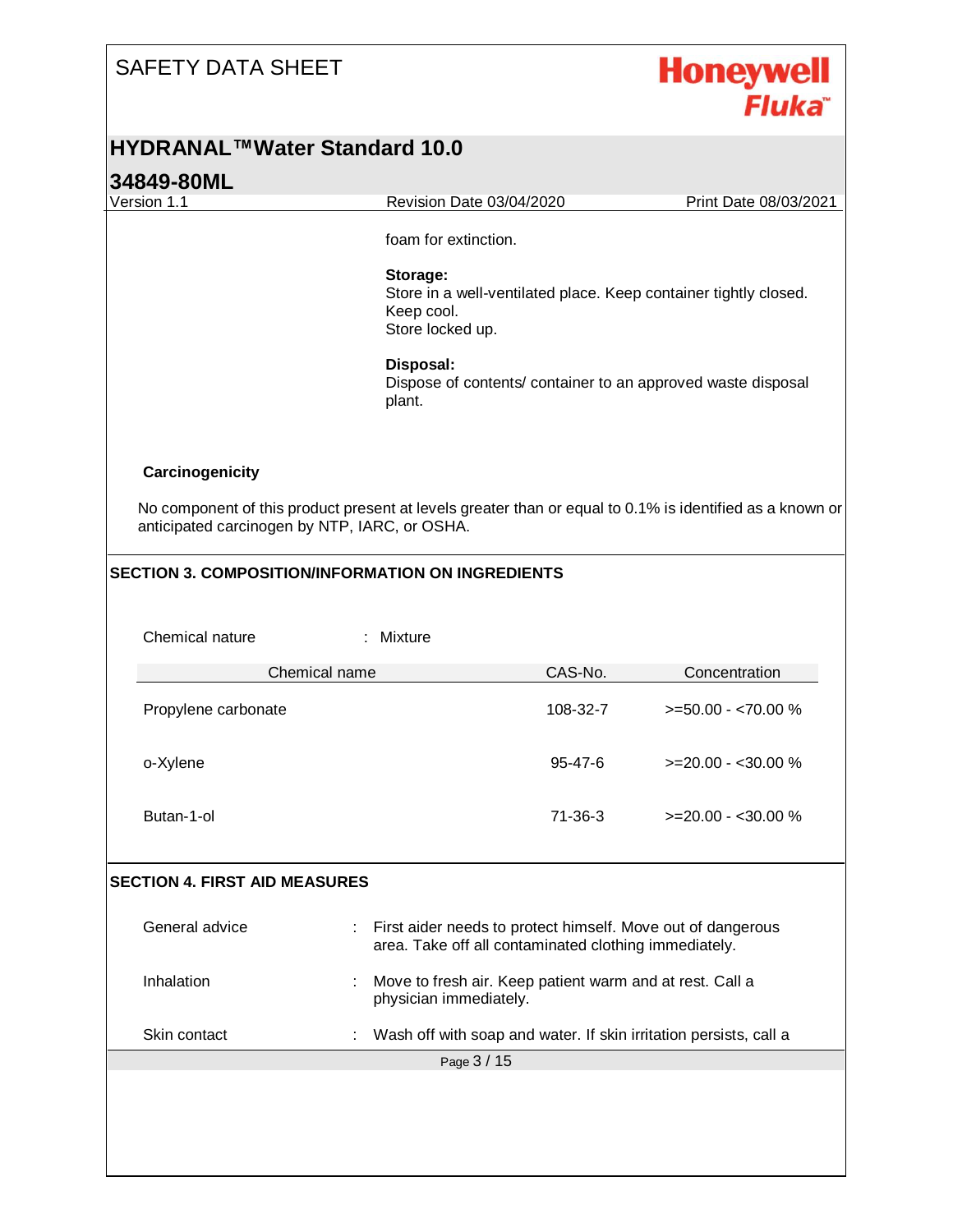

#### **HYDRANAL™Water Standard 10.0**

| Version 1.1                                                                                   |   | Revision Date 03/04/2020                                                                                                                                                              | Print Date 08/03/2021 |
|-----------------------------------------------------------------------------------------------|---|---------------------------------------------------------------------------------------------------------------------------------------------------------------------------------------|-----------------------|
|                                                                                               |   | physician.                                                                                                                                                                            |                       |
| Eye contact                                                                                   |   | In the case of contact with eyes, rinse immediately with plenty of<br>water and seek medical advice. Protect unharmed eye.                                                            |                       |
| Ingestion                                                                                     |   | When swallowed, allow water to be drunk. Do NOT induce<br>vomiting. Call a physician immediately.                                                                                     |                       |
| Notes to physician                                                                            |   |                                                                                                                                                                                       |                       |
| Most important<br>symptoms/effects, acute and<br>delayed                                      |   | No information available.                                                                                                                                                             |                       |
| Indication of immediate<br>medical attention and<br>special treatment needed, if<br>necessary | ÷ | Treat symptomatically.                                                                                                                                                                |                       |
| <b>SECTION 5. FIREFIGHTING MEASURES</b>                                                       |   |                                                                                                                                                                                       |                       |
| Suitable extinguishing media                                                                  |   | : Water spray<br>Foam<br>Carbon dioxide (CO2)<br>Dry powder                                                                                                                           |                       |
| Unsuitable extinguishing<br>media                                                             |   | : High volume water jet                                                                                                                                                               |                       |
| Special protective equipment<br>for firefighters                                              |   | : In the event of fire, wear self-contained breathing apparatus.                                                                                                                      |                       |
| Further information                                                                           |   | : Use extinguishing measures that are appropriate to local<br>circumstances and the surrounding environment.                                                                          |                       |
| <b>SECTION 6. ACCIDENTAL RELEASE MEASURES</b>                                                 |   |                                                                                                                                                                                       |                       |
| Personal precautions,<br>protective equipment and<br>emergency procedures                     |   | Evacuate personnel to safe areas.<br>Wear personal protective equipment. Unprotected persons<br>must be kept away.<br>Remove all sources of ignition.<br>Ensure adequate ventilation. |                       |
|                                                                                               |   | Page 4 / 15                                                                                                                                                                           |                       |
|                                                                                               |   |                                                                                                                                                                                       |                       |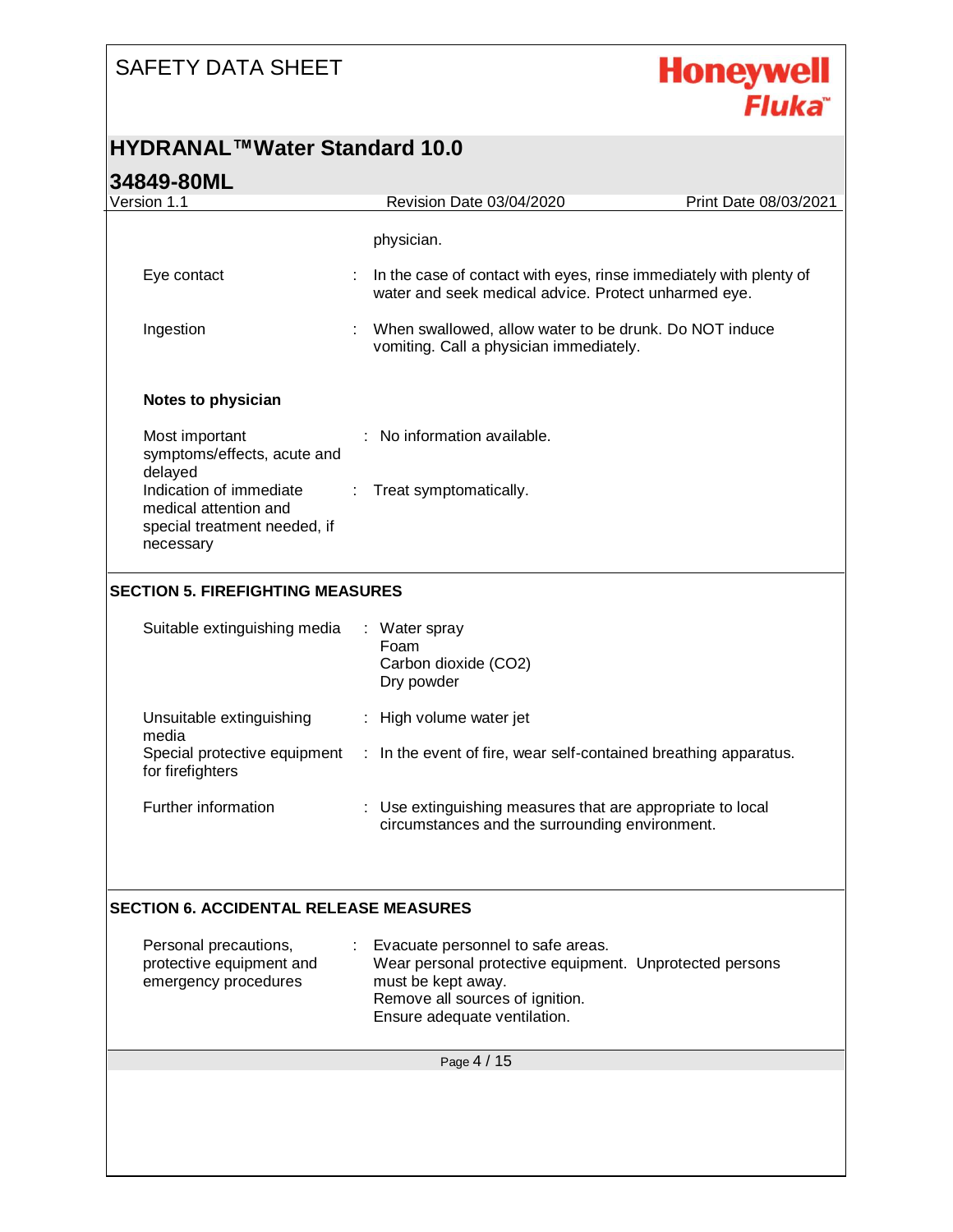

#### **HYDRANAL™Water Standard 10.0**

| Version 1.1                                                        |    | Revision Date 03/04/2020                                                                                                                                                                                                                                    | Print Date 08/03/2021 |
|--------------------------------------------------------------------|----|-------------------------------------------------------------------------------------------------------------------------------------------------------------------------------------------------------------------------------------------------------------|-----------------------|
| Environmental precautions                                          |    | Should not be released into the environment.                                                                                                                                                                                                                |                       |
| Methods and materials for<br>containment and cleaning<br>up        |    | Soak up with inert absorbent material.<br>Pick for disposal in tightly closed containers                                                                                                                                                                    |                       |
| <b>SECTION 7. HANDLING AND STORAGE</b>                             |    |                                                                                                                                                                                                                                                             |                       |
| <b>Handling</b>                                                    |    |                                                                                                                                                                                                                                                             |                       |
| Precautions for safe<br>handling                                   |    | Exhaust ventilation at the object is necessary.                                                                                                                                                                                                             |                       |
| Advice on protection against<br>fire and explosion                 |    | Keep away from sources of ignition - No smoking.<br>Take measures to prevent the build up of electrostatic charge.<br>Normal measures for preventive fire protection.<br>Vapours may form explosive mixtures with air.                                      |                       |
| <b>Storage</b>                                                     |    |                                                                                                                                                                                                                                                             |                       |
| Conditions for safe storage,<br>including any<br>incompatibilities |    | Keep only in the original container, tightly closed, in a well<br>ventilated place.<br>Store at room temperature.<br>(Ambient temperature: $> 0 < 35^{\circ}$ C)<br>Protect from atmospheric moisture and water.                                            |                       |
|                                                                    |    | SECTION 8. EXPOSURE CONTROLS/PERSONAL PROTECTION                                                                                                                                                                                                            |                       |
|                                                                    |    |                                                                                                                                                                                                                                                             |                       |
| Protective measures                                                | t. | Ensure that eyewash stations and safety showers are close to<br>the workstation location.<br>Legal requirements are to be considered in regard of the<br>selection, use and care of personal protective equipment.<br>Do not breathe vapours or spray mist. |                       |
| <b>Engineering measures</b>                                        |    | Use with local exhaust ventilation.                                                                                                                                                                                                                         |                       |
| Eye protection                                                     |    | Safety goggles                                                                                                                                                                                                                                              |                       |
| Hand protection                                                    |    | Protective gloves<br>Gloves must be inspected prior to use.<br>Replace when worn.                                                                                                                                                                           |                       |
| Skin and body protection                                           |    | Protective suit                                                                                                                                                                                                                                             |                       |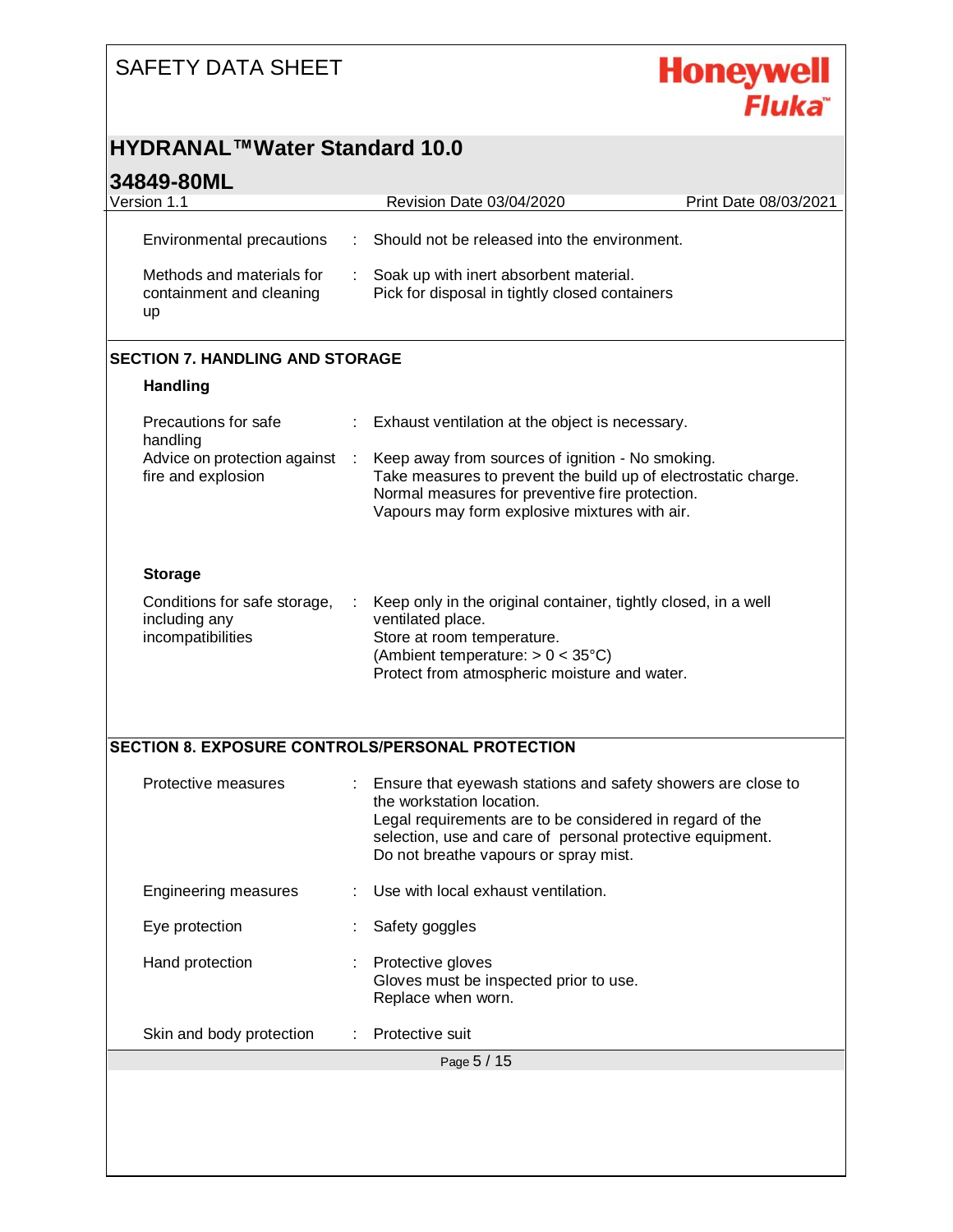

#### **HYDRANAL™Water Standard 10.0**

| Version 1.1<br>Respiratory protection | ÷       | Revision Date 03/04/2020                               |                                                                                                                                                                                                   |            | Print Date 08/03/2021                                                                                   |
|---------------------------------------|---------|--------------------------------------------------------|---------------------------------------------------------------------------------------------------------------------------------------------------------------------------------------------------|------------|---------------------------------------------------------------------------------------------------------|
|                                       |         |                                                        |                                                                                                                                                                                                   |            |                                                                                                         |
|                                       |         | equipment.                                             | In case of insufficient ventilation wear suitable respiratory                                                                                                                                     |            |                                                                                                         |
| Hygiene measures                      | ÷       |                                                        | Take off all contaminated clothing immediately.<br>Remove and wash contaminated clothing before re-use.<br>Wash hands before breaks and at the end of workday.<br>When using do not eat or drink. |            |                                                                                                         |
| <b>Exposure Guidelines</b>            |         |                                                        |                                                                                                                                                                                                   |            |                                                                                                         |
| Components                            | CAS-No. | Value                                                  | Control<br>parameters                                                                                                                                                                             | Upda<br>te | <b>Basis</b>                                                                                            |
| o-Xylene                              | 95-47-6 | TWA:<br><b>Time</b><br>weighted<br>average             | $(100$ ppm $)$                                                                                                                                                                                    | 03<br>2014 | <b>ACGIH:US. ACGIH</b><br><b>Threshold Limit</b><br>Values, as amended                                  |
| o-Xylene                              | 95-47-6 | STEL:<br>Short<br>term<br>exposure<br>limit            | $(150$ ppm $)$                                                                                                                                                                                    | 03<br>2014 | <b>ACGIH:US. ACGIH</b><br><b>Threshold Limit</b><br>Values, as amended                                  |
| o-Xylene                              | 95-47-6 | REL:<br>Recomm<br>ended<br>exposure<br>limit<br>(REL): | 435 mg/m3<br>$(100$ ppm $)$                                                                                                                                                                       | 2005       | NIOSH/GUIDE:US.<br>NIOSH: Pocket<br><b>Guide to Chemical</b><br>Hazards, as<br>amended                  |
| o-Xylene                              | 95-47-6 | STEL:<br>Short<br>term<br>exposure<br>limit            | 655 mg/m3<br>$(150$ ppm $)$                                                                                                                                                                       | 2005       | NIOSH/GUIDE:US.<br>NIOSH: Pocket<br><b>Guide to Chemical</b><br>Hazards, as<br>amended                  |
| o-Xylene                              | 95-47-6 | PEL:<br>Permissi<br>ble<br>exposure<br>limit           | 435 mg/m3<br>$(100$ ppm $)$                                                                                                                                                                       | 02<br>2006 | OSHA_TRANS:US.<br>OSHA Table Z-1<br>Limits for Air<br>Contaminants (29<br>CFR 1910.1000), as<br>amended |
|                                       |         |                                                        |                                                                                                                                                                                                   |            |                                                                                                         |
|                                       |         | Page 6 / 15                                            |                                                                                                                                                                                                   |            |                                                                                                         |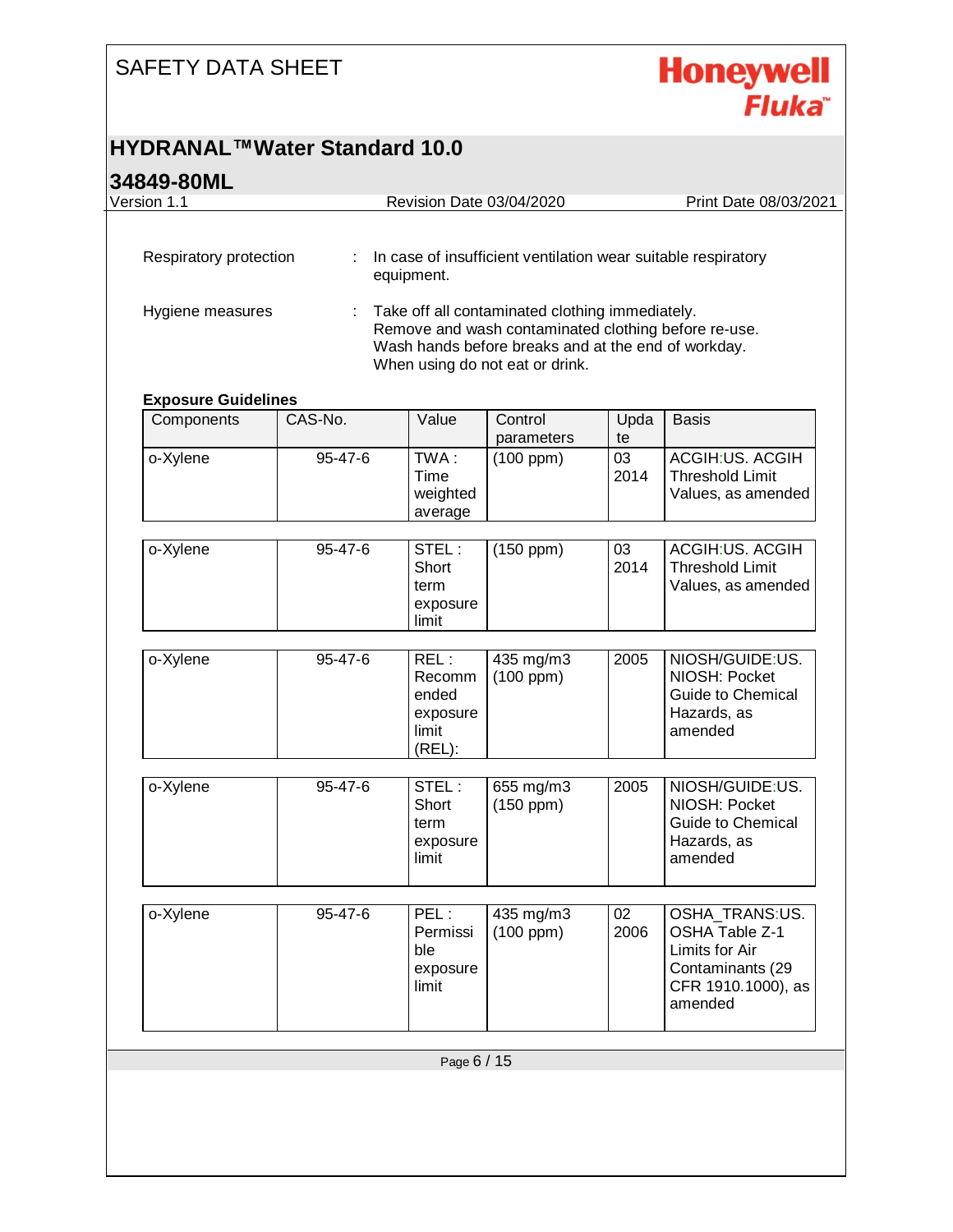

#### **HYDRANAL™Water Standard 10.0**

| Version 1.1 |           | Revision Date 03/04/2020                                                          |                                            |            | Print Date 08/03/2021                                                                                   |
|-------------|-----------|-----------------------------------------------------------------------------------|--------------------------------------------|------------|---------------------------------------------------------------------------------------------------------|
| o-Xylene    | 95-47-6   | STEL:<br>Short<br>term<br>exposure<br>limit                                       | 655 mg/m3<br>$(150$ ppm $)$                | 1989       | Z1A:US. OSHA<br>Table Z-1-A (29<br>CFR 1910.1000), as<br>amended                                        |
| o-Xylene    | 95-47-6   | TWA:<br>Time<br>weighted<br>average                                               | 435 mg/m3<br>$(100$ ppm $)$                | 1989       | Z1A:US. OSHA<br>Table Z-1-A (29<br>CFR 1910.1000), as<br>amended                                        |
| Butan-1-ol  | $71-36-3$ | TWA:<br>Time<br>weighted<br>average                                               | $(20$ ppm $)$                              | 2008       | ACGIH:US. ACGIH<br><b>Threshold Limit</b><br>Values, as amended                                         |
| Butan-1-ol  | 71-36-3   | Ceil_Tim<br>e : Ceiling<br>Limit<br>Value<br>and Time<br>Period (if<br>specified) | 150 mg/m3<br>$(50$ ppm $)$                 | 2005       | NIOSH/GUIDE:US.<br>NIOSH: Pocket<br><b>Guide to Chemical</b><br>Hazards, as<br>amended                  |
| Butan-1-ol  | $71-36-3$ | SKIN_DE<br>S: Skin<br>designati<br>on:                                            | Can be<br>absorbed<br>through the<br>skin. | 2005       | NIOSH/GUIDE:US.<br>NIOSH: Pocket<br><b>Guide to Chemical</b><br>Hazards, as<br>amended                  |
| Butan-1-ol  | 71-36-3   | PEL:<br>Permissi<br>ble<br>exposure<br>limit                                      | 300 mg/m3<br>$(100$ ppm $)$                | 02<br>2006 | OSHA TRANS:US.<br>OSHA Table Z-1<br>Limits for Air<br>Contaminants (29<br>CFR 1910.1000), as<br>amended |
|             |           | Page 7 / 15                                                                       |                                            |            |                                                                                                         |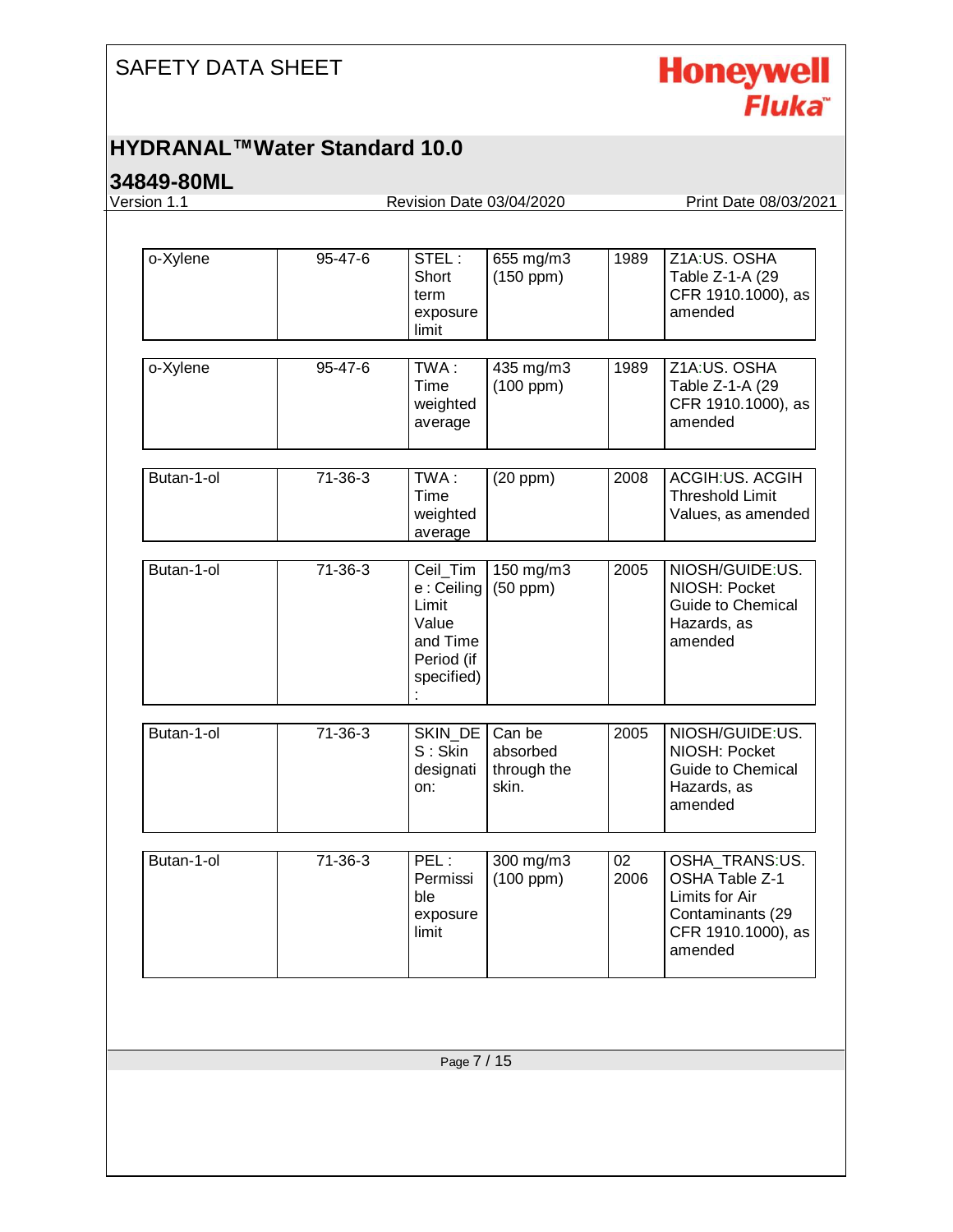

#### **HYDRANAL™Water Standard 10.0**

| Version 1.1                                        |                              | Revision Date 03/04/2020                                                        |                                            |      | Print Date 08/03/2021                                            |
|----------------------------------------------------|------------------------------|---------------------------------------------------------------------------------|--------------------------------------------|------|------------------------------------------------------------------|
| Butan-1-ol                                         | 71-36-3                      | SKIN_FI<br>NAL:<br>Skin<br>designati<br>on (Final<br>Rule<br>Limit<br>applies): | Can be<br>absorbed<br>through the<br>skin. | 1989 | Z1A:US. OSHA<br>Table Z-1-A (29<br>CFR 1910.1000), as<br>amended |
| Butan-1-ol                                         | 71-36-3                      | Ceiling:<br>Ceiling<br>Limit<br>Value:                                          | 150 mg/m3<br>$(50$ ppm $)$                 | 1989 | Z1A:US. OSHA<br>Table Z-1-A (29<br>CFR 1910.1000), as<br>amended |
| <b>SECTION 9. PHYSICAL AND CHEMICAL PROPERTIES</b> |                              |                                                                                 |                                            |      |                                                                  |
| Physical state                                     |                              | : liquid                                                                        |                                            |      |                                                                  |
| Color                                              |                              | colourless                                                                      |                                            |      |                                                                  |
| Odor                                               | aromatic                     |                                                                                 |                                            |      |                                                                  |
| Odor threshold                                     | Note: no data available      |                                                                                 |                                            |      |                                                                  |
| pH                                                 | Note: no data available      |                                                                                 |                                            |      |                                                                  |
| Melting point/range                                | : Note: no data available    |                                                                                 |                                            |      |                                                                  |
| Boiling point/boiling range                        | $\mathcal{L}_{\mathrm{eff}}$ | 109 °C at 1,013 hPa                                                             |                                            |      |                                                                  |
| Flash point                                        |                              | : 90 °F (32 °C)                                                                 |                                            |      |                                                                  |
| Evaporation rate                                   |                              | Note: no data available                                                         |                                            |      |                                                                  |
| Lower explosion limit                              |                              | Note: no data available                                                         |                                            |      |                                                                  |
|                                                    |                              |                                                                                 |                                            |      |                                                                  |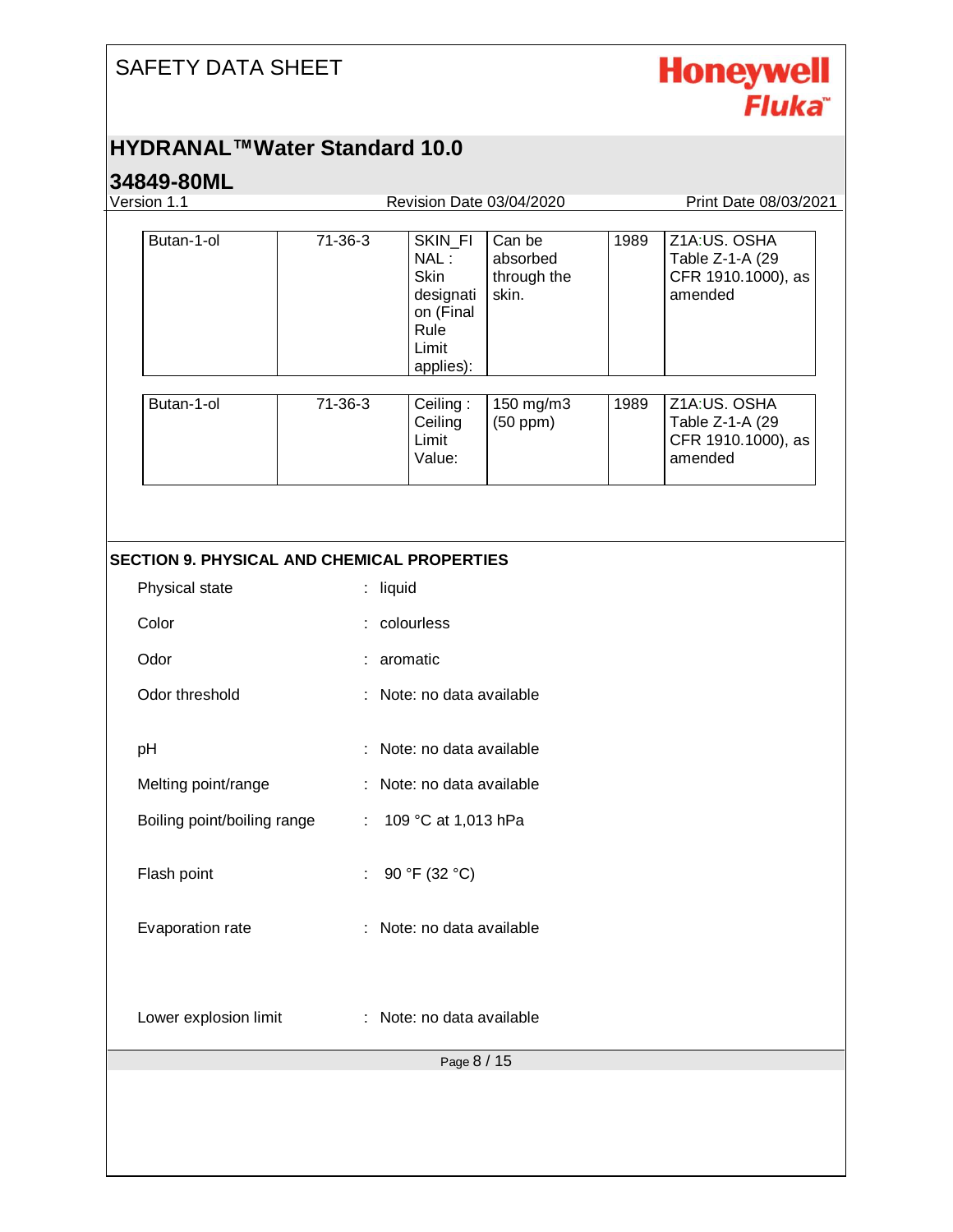

#### **HYDRANAL™Water Standard 10.0**

| Version 1.1                                 | Revision Date 03/04/2020                                                                   | Print Date 08/03/2021 |  |  |
|---------------------------------------------|--------------------------------------------------------------------------------------------|-----------------------|--|--|
| Upper explosion limit                       | : Note: no data available                                                                  |                       |  |  |
| Vapor pressure                              | : Note: no data available                                                                  |                       |  |  |
| Vapor density                               | Note: no data available                                                                    |                       |  |  |
| Density                                     | : ca. 1.000 g/cm3 at 20 °C                                                                 |                       |  |  |
| Water solubility                            | : Note: immiscible                                                                         |                       |  |  |
| Partition coefficient:<br>n-octanol/water   | : Note: no data available                                                                  |                       |  |  |
| Ignition temperature                        | : Note: no data available                                                                  |                       |  |  |
| Decomposition temperature                   | : Note: No decomposition if used as directed.                                              |                       |  |  |
| Viscosity, dynamic                          | Note: no data available                                                                    |                       |  |  |
| Viscosity, kinematic                        | : Note: no data available                                                                  |                       |  |  |
|                                             |                                                                                            |                       |  |  |
| <b>SECTION 10. STABILITY AND REACTIVITY</b> |                                                                                            |                       |  |  |
| Reactivity                                  | : Not classified as a reactivity hazard.                                                   |                       |  |  |
| Chemical stability                          | : Stable under recommended storage conditions.                                             |                       |  |  |
| Possibility of hazardous<br>reactions       | : Vapours may form explosive mixture with air.<br>Hazardous polymerisation does not occur. |                       |  |  |
| Conditions to avoid                         | : Heat, flames and sparks.                                                                 |                       |  |  |
| Incompatible materials                      | : Strong oxidizing agents                                                                  |                       |  |  |
|                                             | Page 9 / 15                                                                                |                       |  |  |
|                                             |                                                                                            |                       |  |  |
|                                             |                                                                                            |                       |  |  |
|                                             |                                                                                            |                       |  |  |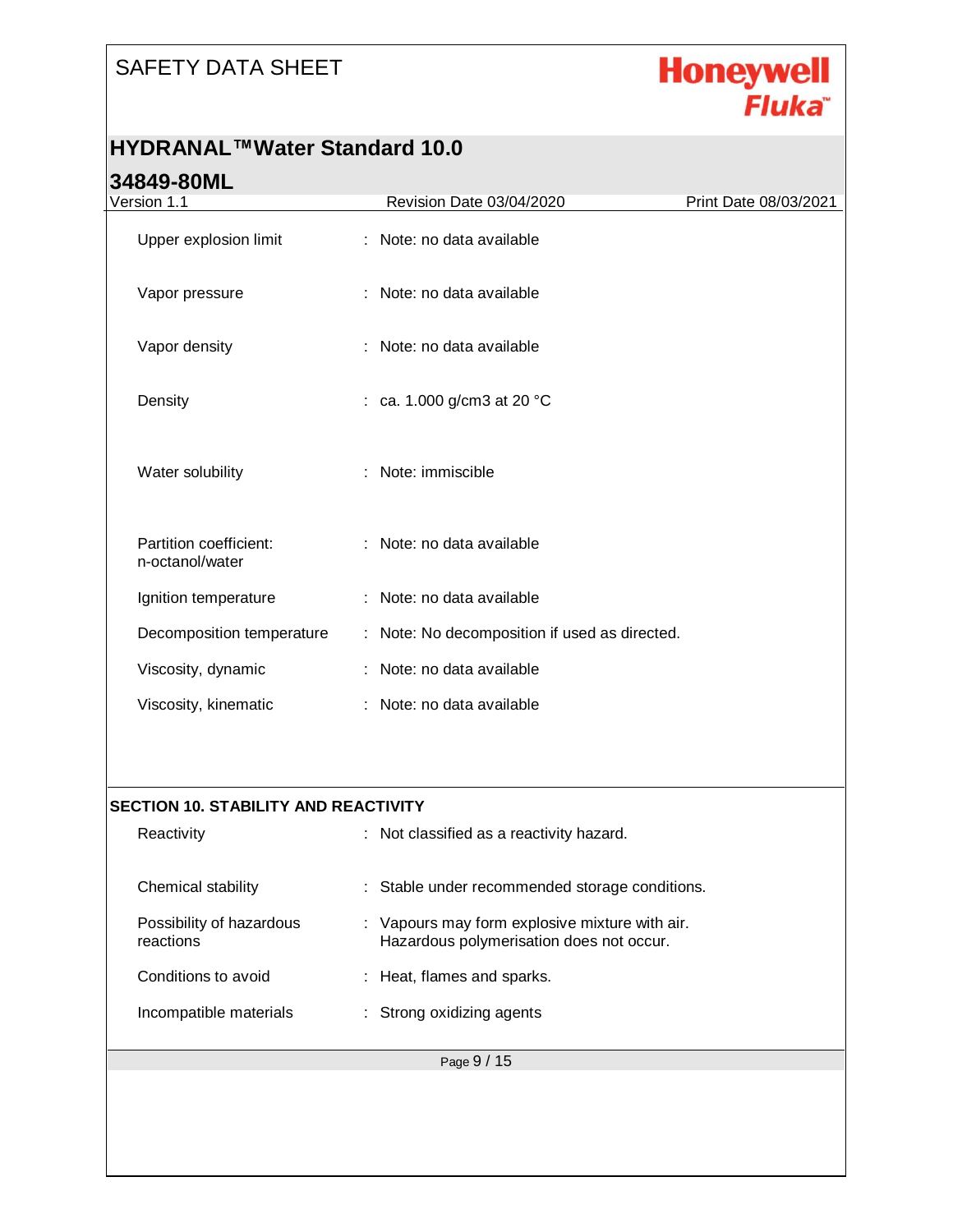

#### **HYDRANAL™Water Standard 10.0**

#### **34849-80ML**

Version 1.1 Revision Date 03/04/2020 Print Date 08/03/2021

#### **SECTION 11. TOXICOLOGICAL INFORMATION**

| Acute oral toxicity                         | : Acute toxicity estimate: $> 5,000$ mg/kg<br>Method: Calculation method                                                                                            |
|---------------------------------------------|---------------------------------------------------------------------------------------------------------------------------------------------------------------------|
| Acute inhalation toxicity                   | : Acute toxicity estimate: $> 40$ mg/l, vapour<br>Exposure time: 4 h<br>Method: Calculation method                                                                  |
| Acute dermal toxicity                       | : Acute toxicity estimate: 3,437 mg/kg<br>Method: Calculation method                                                                                                |
| Skin irritation                             | : Result: irritating<br>Note: The product has not been tested. The information is<br>derived from the properties of the individual components.                      |
| Eye irritation                              | : Result: Risk of serious damage to eyes.<br>Note: The product has not been tested. The information is<br>derived from the properties of the individual components. |
| Sensitisation                               | : Result: non-sensitizing<br>Note: The product has not been tested. The information is<br>derived from the properties of the individual components.                 |
| Repeated dose toxicity                      | : Note: no data available                                                                                                                                           |
| Genotoxicity in vitro                       | Note: no data available                                                                                                                                             |
| Genotoxicity in vivo<br>Propylene carbonate | Test Method: Micronucleus test<br>Species: Mouse<br>Cell type: Micronucleus<br>Application Route: Intraperitoneal injection                                         |
|                                             | Page 10 / 15                                                                                                                                                        |
|                                             |                                                                                                                                                                     |
|                                             |                                                                                                                                                                     |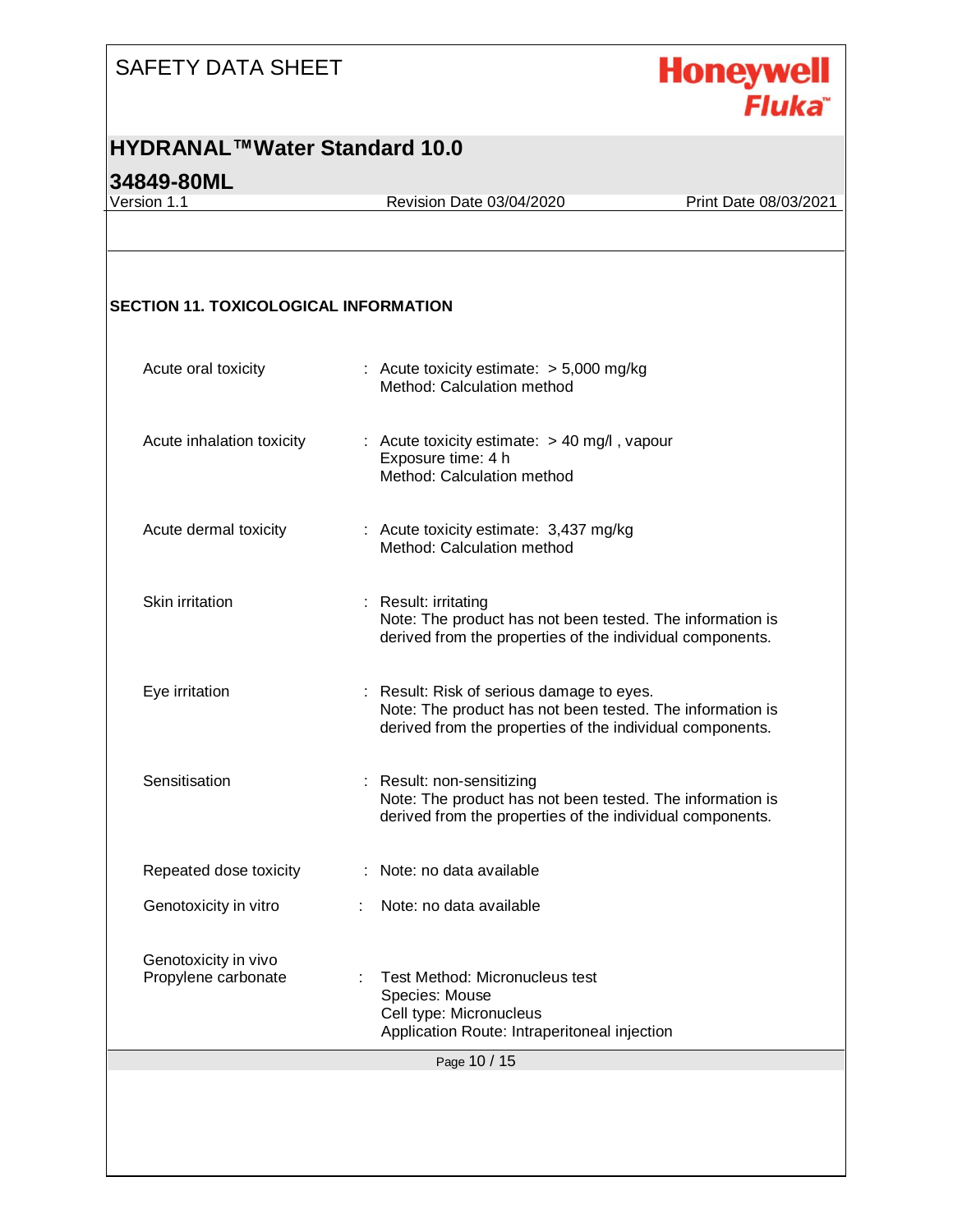

#### **HYDRANAL™Water Standard 10.0**

| J404J-0UIVIL                                            |                                                                                                                       |                       |
|---------------------------------------------------------|-----------------------------------------------------------------------------------------------------------------------|-----------------------|
| Version 1.1                                             | Revision Date 03/04/2020                                                                                              | Print Date 08/03/2021 |
|                                                         | Method: OECD Test Guideline 474<br>Result: negative                                                                   |                       |
| Butan-1-ol                                              | Note: In vivo tests did not show mutagenic effects                                                                    |                       |
| Carcinogenicity<br>Propylene carbonate                  | : Species: Mouse, male<br>Application Route: Dermal<br>Note: Did not show carcinogenic effects in animal experiments. |                       |
| Reproductive toxicity<br>Propylene carbonate            | Species: Rat<br><b>Application Route: Oral</b><br>Note: No toxicity to reproduction<br>Species: Rat                   |                       |
|                                                         | Application Route: Inhalation exposure<br>Note: No toxicity to reproduction                                           |                       |
| Teratogenicity<br>Propylene carbonate                   | : Species: Rat<br>Application Route: Oral<br>Note: Did not show teratogenic effects in animal experiments.            |                       |
| <b>SECTION 12. ECOLOGICAL INFORMATION</b>               |                                                                                                                       |                       |
| <b>Ecotoxicity effects</b>                              |                                                                                                                       |                       |
| Toxicity to fish                                        | : Note: no data available                                                                                             |                       |
| Toxicity to daphnia and other<br>aquatic invertebrates  | : Note: no data available                                                                                             |                       |
|                                                         | : Note: no data available                                                                                             |                       |
| Toxicity to algae                                       |                                                                                                                       |                       |
| Elimination information (persistence and degradability) |                                                                                                                       |                       |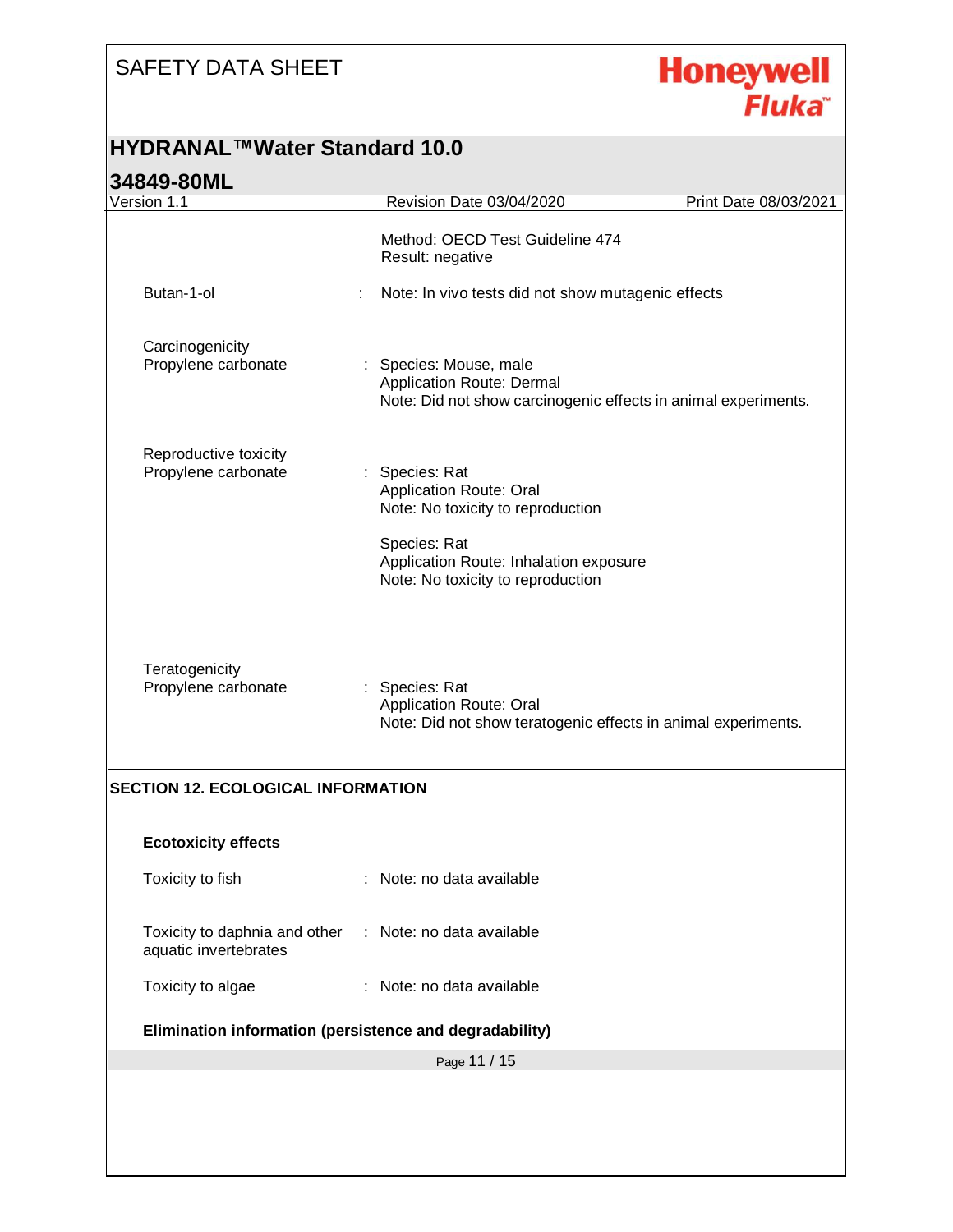

#### **HYDRANAL™Water Standard 10.0**

#### **34849-80ML** Page 12 / 15 Version 1.1 Revision Date 03/04/2020 Print Date 08/03/2021 Biodegradability : Note: no data available **Further information on ecology Ecotoxicology Assessment** Results of PBT assessment This substance/mixture contains no components considered to be either persistent, bioaccumulative and toxic (PBT), or very persistent and very bioaccumulative (vPvB) at levels of 0.1% or higher. Additional ecological information : Do not flush into surface water or sanitary sewer system. **SECTION 13. DISPOSAL CONSIDERATIONS** Disposal methods : Observe all Federal, State, and Local Environmental regulations. **SECTION 14. TRANSPORT INFORMATION DOT** UN/ID No. : UN 1993 Proper shipping name : Flammable liquids, n.o.s. (1-Butanol, Xylene) Class 3<br>Packing group 6 11 Packing group Hazard Labels 3 **IATA** UN/ID No. : UN 1993 Description of the goods : Flammable liquids, n.o.s. (1-Butanol, Xylene) Class : 3 Packaging group : III Hazard Labels : 3 Packing instruction (cargo aircraft) : 366 Packing instruction (passenger aircraft) : 355 Packing instruction (passenger aircraft) : Y344 **IMDG** UN/ID No. : UN 1993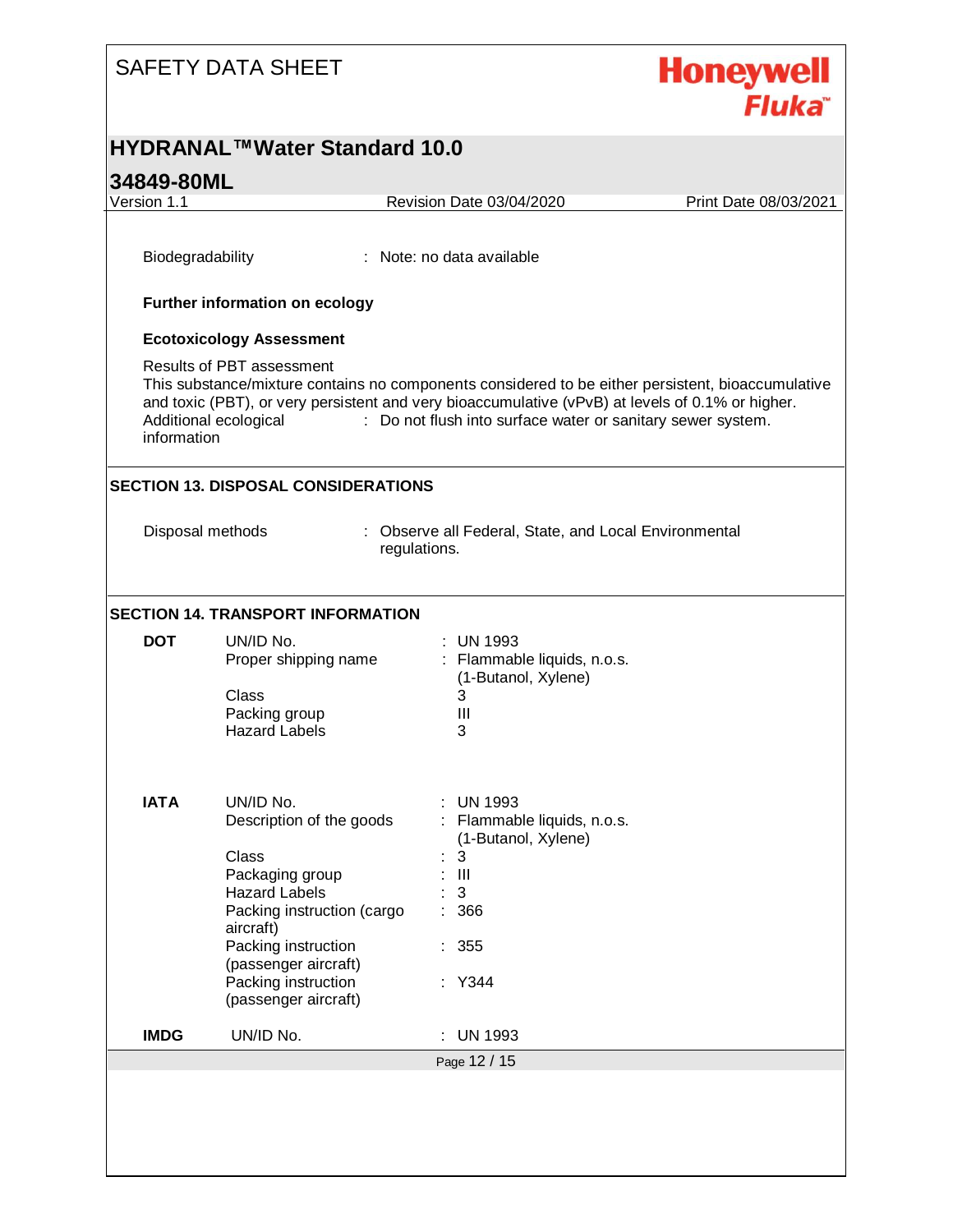# Honeywell<br>Fluka

#### **HYDRANAL™Water Standard 10.0**

| JTUTJ <sup>-</sup> UUIVIL<br>Version 1.1                                                                       | Revision Date 03/04/2020                                                                                                                                                | Print Date 08/03/2021 |
|----------------------------------------------------------------------------------------------------------------|-------------------------------------------------------------------------------------------------------------------------------------------------------------------------|-----------------------|
| Description of the goods<br>Class<br>Packaging group<br><b>Hazard Labels</b><br>EmS Number<br>Marine pollutant | : Flammable liquids, n.o.s.<br>(1-BUTANOL, XYLENE)<br>3<br>$:$ $\mathbb{H}$<br>3<br>$: F-E, S-E$<br>no<br>IMDG Code segregation group according chapter 3.1.4.4 : NONE, |                       |
| <b>SECTION 15. REGULATORY INFORMATION</b>                                                                      |                                                                                                                                                                         |                       |
| <b>Inventories</b>                                                                                             |                                                                                                                                                                         |                       |
| <b>US. Toxic Substances</b><br>Control Act                                                                     | : On TSCA Inventory                                                                                                                                                     |                       |
| Australia. Industrial<br>Chemical (Notification and<br>Assessment) Act                                         | : On the inventory, or in compliance with the inventory                                                                                                                 |                       |
| Canada. Canadian<br><b>Environmental Protection</b><br>Act (CEPA). Domestic<br>Substances List (DSL)           | : All components of this product are on the Canadian DSL                                                                                                                |                       |
|                                                                                                                | Japan. Kashin-Hou Law List : On the inventory, or in compliance with the inventory                                                                                      |                       |
| Korea. Existing Chemicals<br>Inventory (KECI)                                                                  | : On the inventory, or in compliance with the inventory                                                                                                                 |                       |
| Philippines. The Toxic<br>Substances and Hazardous<br>and Nuclear Waste Control<br>Act                         | On the inventory, or in compliance with the inventory                                                                                                                   |                       |
| China. Inventory of Existing<br><b>Chemical Substances</b><br>(IECSC)                                          | : On the inventory, or in compliance with the inventory                                                                                                                 |                       |
| New Zealand. Inventory of<br>Chemicals (NZIoC), as<br>published by ERMA New<br>Zealand                         | : On the inventory, or in compliance with the inventory                                                                                                                 |                       |
|                                                                                                                | Page 13 / 15                                                                                                                                                            |                       |
|                                                                                                                |                                                                                                                                                                         |                       |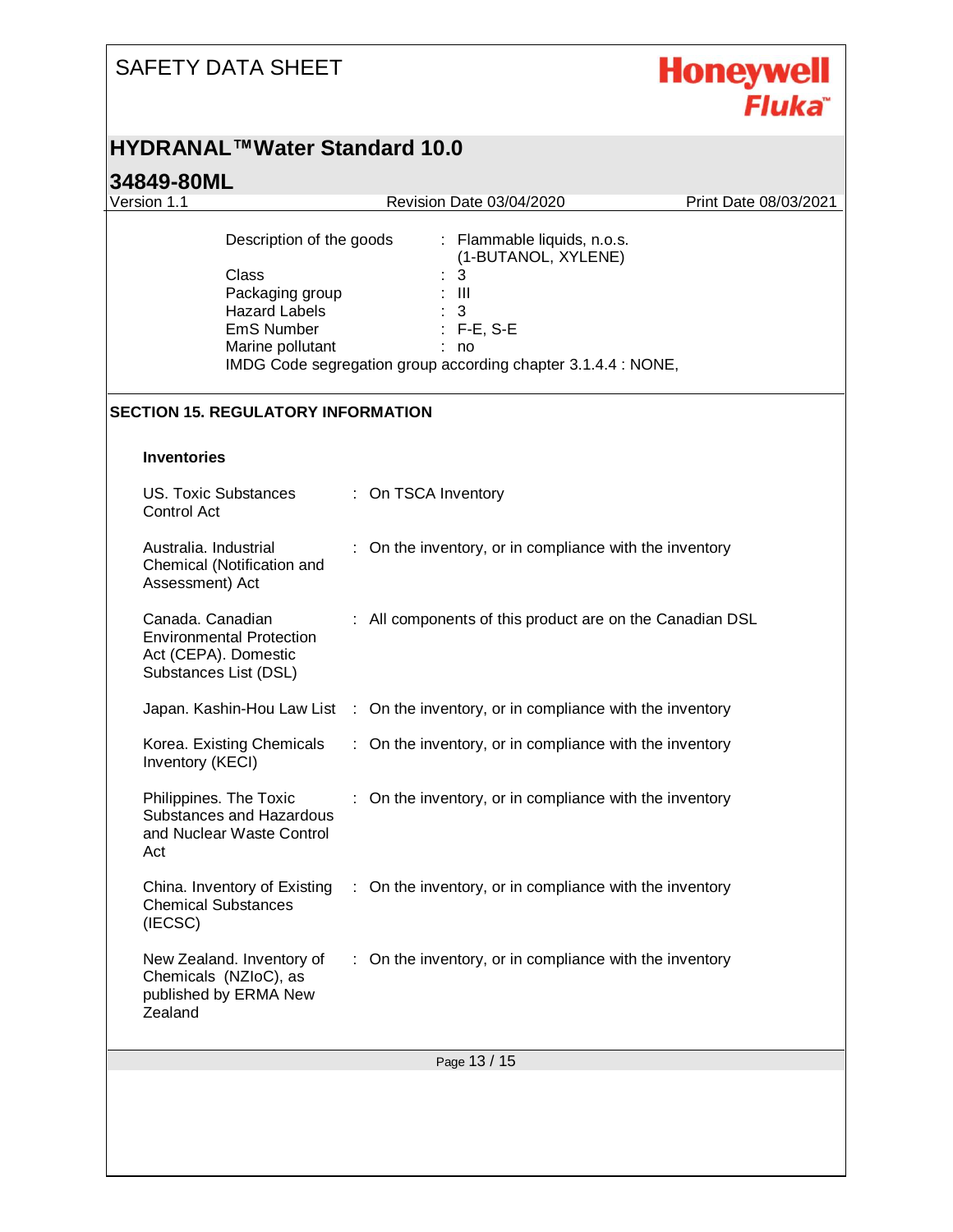

#### **HYDRANAL™Water Standard 10.0**

# **34849-80ML**<br>Version 1.1

Revision Date 03/04/2020 Print Date 08/03/2021

#### **National regulatory information**

| US. EPA CERCLA<br>Hazardous Substances (40<br>CFR 302) | : The following component(s) of this product is/are subject to<br>release reporting under 40 CFR 302 when release exceeds the<br>Reportable Quantity (RQ):  |                          |  |
|--------------------------------------------------------|-------------------------------------------------------------------------------------------------------------------------------------------------------------|--------------------------|--|
|                                                        | Reportable quantity: 1000 lbs<br>o-Xylene                                                                                                                   | $95 - 47 - 6$            |  |
|                                                        | Reportable quantity: 5000 lbs<br>Butan-1-ol                                                                                                                 | 71-36-3                  |  |
| <b>SARA 302 Components</b>                             | : No chemicals in this material are subject to the reporting<br>requirements of SARA Title III, Section 302.                                                |                          |  |
| <b>SARA 313 Components</b>                             | : The following components are subject to reporting levels<br>established by SARA Title III, Section 313:<br>o-Xylene<br>95-47-6<br>Butan-1-ol<br>$71-36-3$ |                          |  |
| SARA 311/312 Hazards                                   | : Fire Hazard<br><b>Acute Health Hazard</b><br><b>Chronic Health Hazard</b>                                                                                 |                          |  |
| <b>CERCLA Reportable</b><br>Quantity                   | $: 4082$ lbs                                                                                                                                                |                          |  |
| <b>California Prop. 65</b>                             | : This product does not contain any chemicals known to State of<br>California to cause cancer, birth defects, or any other<br>reproductive harm.            |                          |  |
|                                                        |                                                                                                                                                             |                          |  |
| <b>Massachusetts RTK</b>                               | : o-Xylene<br>Butan-1-ol                                                                                                                                    | $95 - 47 - 6$<br>71-36-3 |  |
| <b>New Jersey RTK</b>                                  | : o-Xylene<br>Butan-1-ol                                                                                                                                    | 95-47-6<br>$71-36-3$     |  |
| Pennsylvania RTK                                       | o-Xylene                                                                                                                                                    | 95-47-6                  |  |
|                                                        | Page 14 / 15                                                                                                                                                |                          |  |
|                                                        |                                                                                                                                                             |                          |  |
|                                                        |                                                                                                                                                             |                          |  |
|                                                        |                                                                                                                                                             |                          |  |